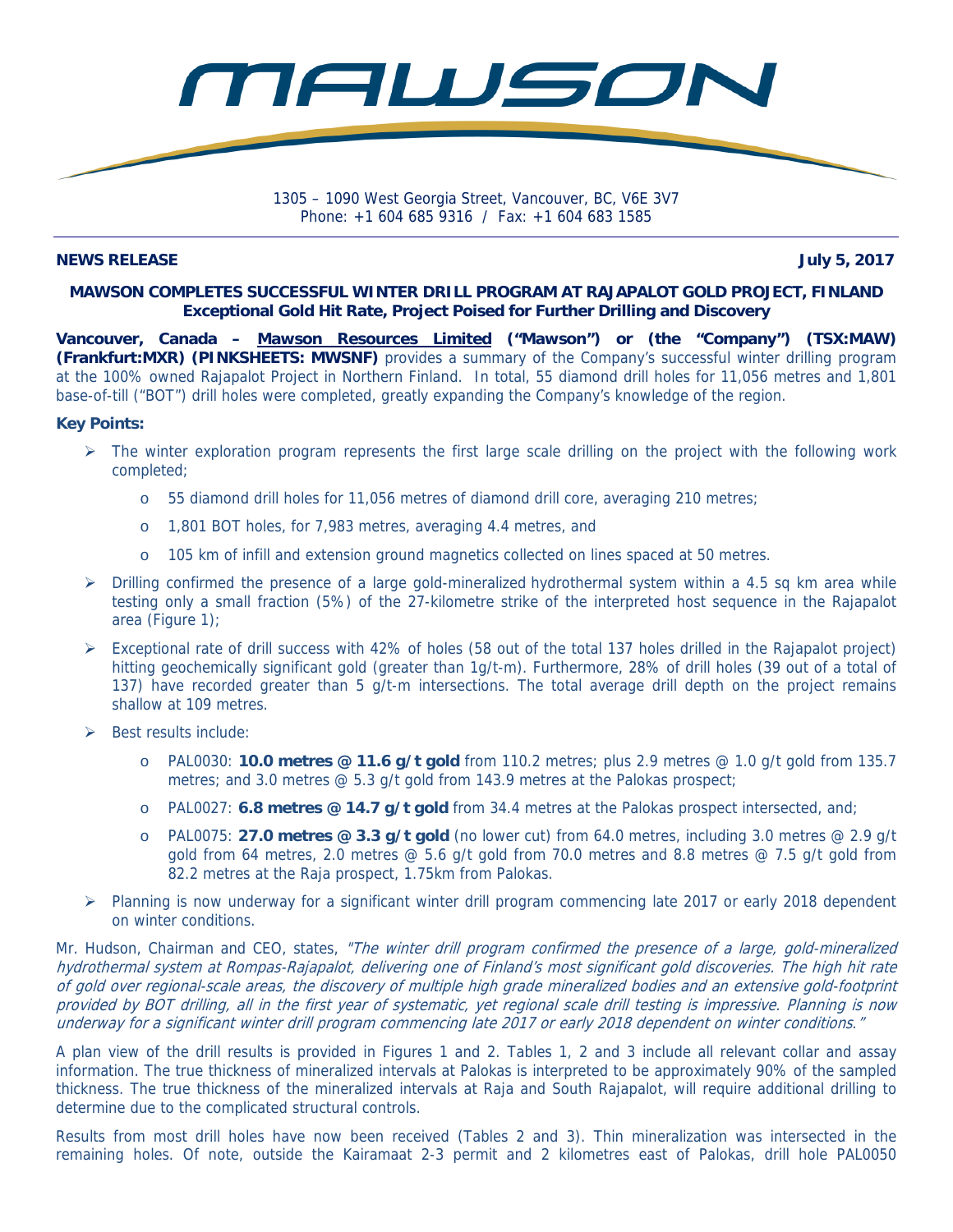intersected **1 metre @ 323 g/t silver** from 24.7 metres. Silver has not been identified in the system earlier and its context is under review.

Table 1: Select intersections from the 2017 Winter Drill Program reported. 0.5g/t Au over 1m lower cut (unless stated – see table 3), no upper cut-off

| <b>Hole ID</b> | <b>Depth From</b><br>(m) | Depth To (m) | Width (m) | Au g/t        |
|----------------|--------------------------|--------------|-----------|---------------|
| <b>PAL0027</b> | 27.46                    | 31.01        | 3.6       | 2.5           |
| and PAL0027    | 34.41                    | 41.21        | 6.8       | 14.7          |
| and PAL0027    | 44.20                    | 47.20        | 3.0       | 3.2           |
| <b>PAL0028</b> | 37.60                    | 39.25        | 1.7       | 3.9           |
| <b>PAL0030</b> | 110.20                   | 120.20       | 10.0      | 11.6          |
| and PAL0030    | 143.85                   | 146.85       | 3.0       | 5.3           |
| <b>PAL0033</b> | 152.5                    | 154.7        | 2.2       | 7.7           |
| <b>PAL0040</b> | 37.3                     | 42.3         | 5.0       | 1.2           |
| <b>PAL0043</b> | 10.6                     | 22.6         | 12.0      | 1.2           |
| <b>PAL0048</b> | 53.0                     | 95.7         | 42.7      | 1.0           |
| <b>PAL0050</b> | 24.7                     | 25.7         | 1.0       | 323q/t silver |
| <b>PAL0062</b> | 180.0                    | 193.5        | 13.5      | 4.0           |
| <b>PAL0075</b> | 30.6                     | 34.5         | 3.9       | 1.3           |
| and PAL0075    | 64.0                     | 91.0         | 27.0      | 3.3           |

A broad area of 4 by 6 kilometres was drill tested by the 1,801 base-of-till ("BOT") drill hole program. The program was successful in defining known mineralization and also defined multiple new drill targets over an extensive area. The Rajapalot gold mineralizing system now covers more than 4.5 sq km based on diamond drill results, and is most likely to extend much further based on anomalous gold values in the BOT data.

## **Next Steps:**

To aid in understanding and targeting, the next steps for the project are to build a comprehensive three dimensional structural and stratigraphic model from drill results, rock geochemistry and geophysics. Dr. Laurent Ailleres of PGN Geoscience, an expert in the building of 3D structural-geophysical models, and Dr. Nick Oliver of Holcombe Coughlin Oliver Valenta Global, a renowned Proterozoic structural and hydrothermal specialist are now involved with Mawson to create a full 3D model across a 4 x 4 kilometre area to aid in targeting in the 2017-18 winter drill season. A significant drilling program will resume at Rajapalot in late 2017/early 2018 when winter conditions allow access.

## **Geological Overview:**

Drilling has confirmed the presence of a large, gold-bearing, sulphide-bearing hydrothermal system associated with granitoid intrusions dated at 1.8 billion years, making the project similar in age to the Agnico Eagle's 7.8Moz Kittila project that lies 150km north of Rompas-Rajapalot. Gold mineralization is controlled by a combination of granitoids and structurally-controlled fluid flow systems interacting with stratabound iron-rich rocks (Palokas-type). A new style of mineralization has also been discovered in the Rumajarvi area in where sulfides and gold occur in brecciated and fractured schists. Given the wide variety of controls on gold, the drill success rate remains exceptional.

The source of gold mineralization uncovered in boulders at the "Boardwalk" prospect has not been yet discovered by drilling. However, zones up to 20 metres thick zones of anomalous gold in iron formations has been intersected and are reported here for the first time (best intersection of 1 metre @ 3.19 g/t gold from 32 metres in PAL0074). These rocks further validate the "Homestake" geological model.

A full technical and geological overview of the program can be viewed HERE.

### **Technical and Environmental Background**

Two diamond drill rigs (K1 & K2) from the Arctic Drilling Company OY (ADC) with water recirculation and drill cuttings collection systems were used for the drill results reported here. Core diameter is NQ2 (50.6 mm) diameter core. Core recoveries were excellent and average close to 100% in fresh rock. After photographing and logging in Mawson's Rovaniemi facilities, core intervals averaging 1 metre for mineralized samples and 2 m for barren samples were cut in half at the Geological Survey of Finland (GTK) core facilities in Rovaniemi, Finland. The remaining half core is retained for verification and reference purposes. Analytical samples were transported by Mawson personnel or commercial transport from site to the CRS Minlab Oy facility in Kempele, Finland. Samples were prepared at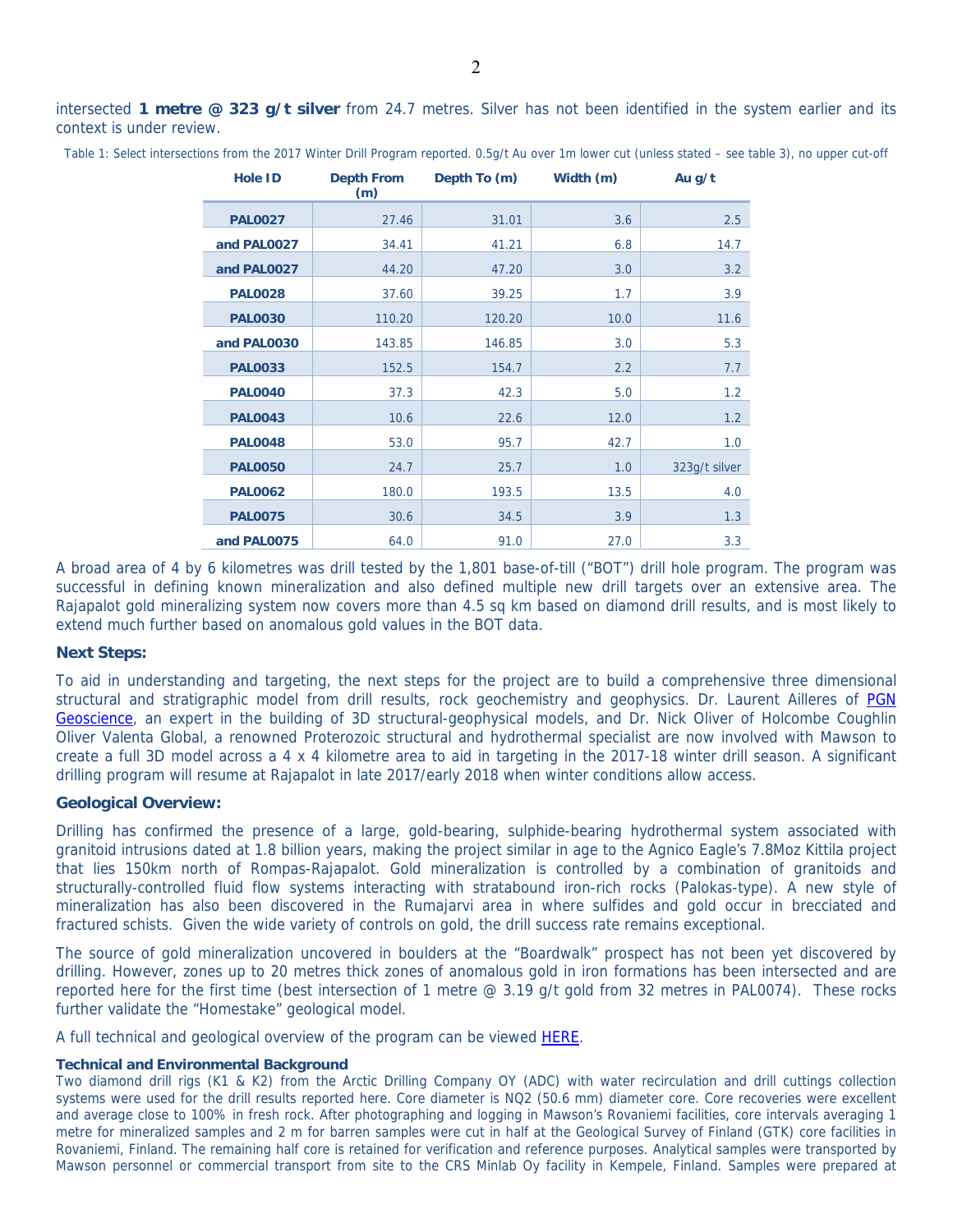Kempele and analyzed for gold at Raahe using the PAL1000 technique which involves grinding the sample in steel pots with abrasive media in the presence of cyanide, followed by measuring the gold in solution with flame AAS equipment. The QA/QC program of Mawson consists of the systematic insertion of certified standards of known gold content, duplicate samples by quartering the core, and blanks the within interpreted mineralized rock. Interlaboratory comparisons are also conducted by Mawson, using fire assay techniques. In addition, CRS inserts blanks and standards into the analytical process.

The qualified person for Mawson's Finnish projects, Dr. Nick Cook, President for Mawson and Fellow of the Australasian Institute of Mining Metallurgy has reviewed and verified the contents of this release.

#### **About Mawson Resources Limited (TSX:MAW, FRANKFURT:MXR, PINKSHEETS:MWSNF)**

Mawson Resources Limited is an exploration and development company. Mawson has distinguished itself as a leading Nordic Arctic exploration company with a focus on the flagship Rompas and Rajapalot gold projects in Finland.

On behalf of the Board,

**Further Information www.mawsonresources.com**  1305 – 1090 West Georgia St., Vancouver, BC, V6E 3V7 Mariana Bermudez (Canada), Corporate Secretary, +1 (604) 685 9316, info@mawsonresources.com

**"Michael Hudson"** Michael Hudson, Chairman & CEO

#### **Forward-Looking Statement**

This news release contains forward-looking statements or forward-looking information within the meaning of applicable securities laws (collectively, "forward-looking statements"). All statements herein, other than statements of historical fact, are forward-looking statements. Although Mawson believes that such statements are reasonable, it can give no assurance that such expectations will prove to be correct. Forward-looking statements are typically identified by words such as: believe, expect, anticipate, intend, estimate, postulate, and similar expressions, or are those, which, by their nature, refer to future events. Mawson cautions investors that any forward-looking statements are not guarantees of future results or performance, and that actual results may differ materially from those in forward-looking statements as a result of various factors, including, but not limited to, capital and other costs varying significantly from estimates, changes in world metal markets, changes in equity markets, planned drill programs and results varying from expectations, delays in obtaining results, equipment failure, unexpected geological conditions, local community relations, dealings with nongovernmental organizations, delays in operations due to permit grants, environmental and safety risks, and other risks and uncertainties disclosed under the heading "Risk Factors" in Mawson's most recent Annual Information Form filed on www.sedar.com. Any forward-looking statement speaks only as of the date on which it is made and, except as may be required by applicable securities laws, Mawson disclaims any intent or obligation to update any forward-looking statement, whether as a result of new information, future events or results or otherwise.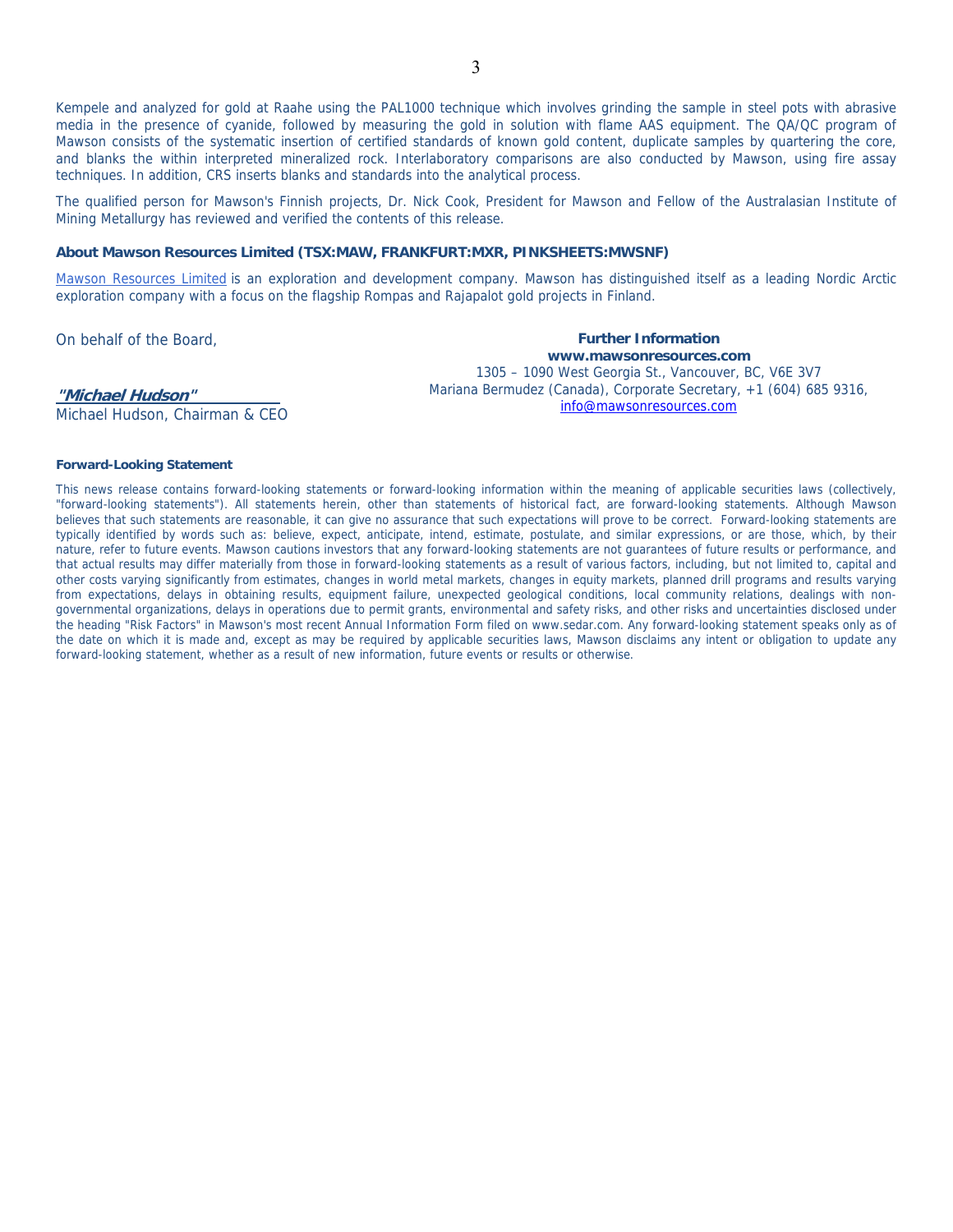

Figure 1: Plan view of the Rajapalot area (Kairamaat 2-3 lease area) showing gold host horizon and gold distribution found in diamond drill holes and outcrop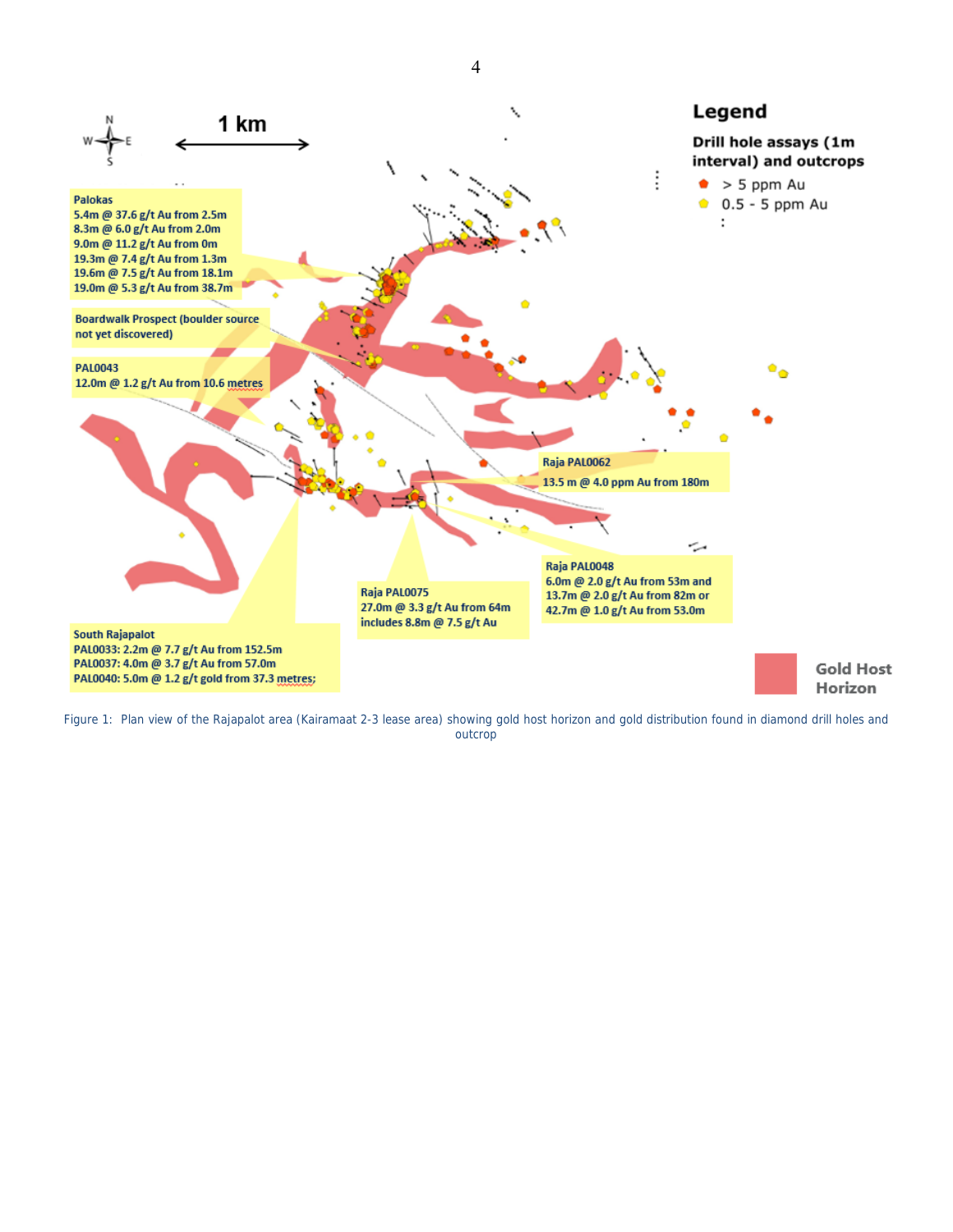

Figure 2: Plan view of the Rajapalot area (Kairamaat 2-3 lease area) showing sequence stratigraphy, gold distribution in diamond drill holes and outcrop, and BOT drilling

5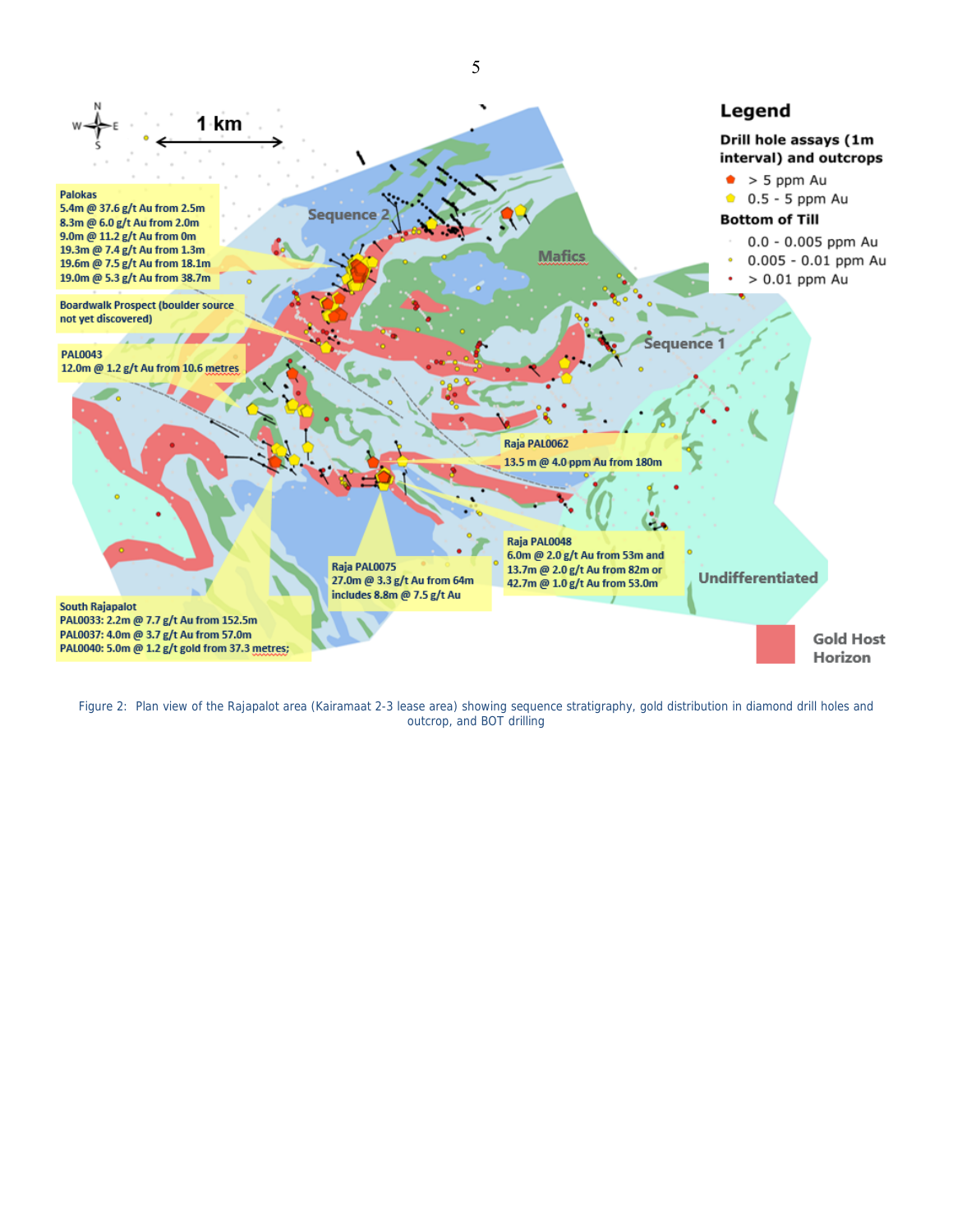| <b>HoleID</b>  | East        | <b>North</b> | <b>Azimuth</b> | <b>Dip</b> | RL    | <b>Depth</b> | <b>Comment</b>         |
|----------------|-------------|--------------|----------------|------------|-------|--------------|------------------------|
| <b>PAL0027</b> | 3408669.639 | 7373860.04   | 116            | 59         | 174.6 | 301.6        | Feb 21, 2017           |
| <b>PAL0028</b> | 3408725.338 | 7373888.604  | 119            | 61         | 174.6 | 92.3         | Feb 21, 2017           |
| <b>PAL0029</b> | 3408628.139 | 7373987.401  | 114            | 60         | 175.4 | 197.3        | Feb 21, 2017           |
| <b>PAL0030</b> | 3408606.132 | 7373941.149  | 118            | 60         | 174.1 | 194.8        | Feb 21, 2017           |
| <b>PAL0031</b> | 3408702.717 | 7373952.246  | 123            | 59         | 174.2 | 131          | Mar 06, 2017           |
| <b>PAL0032</b> | 3408801.408 | 7374094.334  | 132            | 60         | 174.6 | 174.2        | Mar 06, 2017           |
| <b>PAL0033</b> | 3408125.589 | 7373140.245  | 150            | 60         | 173.0 | 215.8        | Mar 06, 2017           |
| <b>PAL0034</b> | 3408167.082 | 7373072.328  | 152            | 60         | 175.8 | 143.55       | April 06, 2017         |
| <b>PAL0035</b> | 3408095.182 | 7372897.825  | 137            | 60         | 176.9 | 191.8        | April 06, 2017         |
| <b>PAL0036</b> | 3408122.526 | 7372856.568  | 140            | 59         | 175.4 | 115.1        | April 06, 2017         |
| <b>PAL0037</b> | 3408007.86  | 7372394.745  | 116            | 60         | 176.2 | 244.3        | Mar 06, 2017           |
| <b>PAL0038</b> | 3407903.857 | 7372442.782  | 117            | 60         | 175.5 | 300.5        | April 06, 2017         |
| <b>PAL0039</b> | 3408010.284 | 7372471.397  | 120            | 49         | 177.7 | 247.8        | April 06, 2017         |
| <b>PAL0040</b> | 3407938.31  | 7372358.825  | 121            | 50         | 178.3 | 200.1        | April 06, 2017         |
| <b>PAL0041</b> | 3407936.069 | 7372539.986  | 116            | 50         | 175.4 | 341.4        | April 06, 2017         |
| <b>PAL0042</b> | 3407841.942 | 7372407.127  | 120            | 49         | 172.6 | 257.15       | May 02, 2017           |
| <b>PAL0043</b> | 3407842.812 | 7372797.616  | 117            | 58         | 174.4 | 339          | April 06, 2017         |
| <b>PAL0044</b> | 3407645.347 | 7372423.911  | 91             | 50         | 173.1 | 250.6        | Reported here          |
| <b>PAL0045</b> | 3407532.893 | 7372697.417  | 116            | 50         | 174.5 | 352.1        | April 06, 2017         |
| <b>PAL0046</b> | 3408153.125 | 7372322.051  | 139            | 60         | 179.5 | 108.05       | April 06, 2017         |
| <b>PAL0047</b> | 3410582.111 | 7373350.003  | 150            | 50         | 161.4 | 100.3        | May 02, 2017           |
| <b>PAL0048</b> | 3408816.228 | 7372268.354  | 94             | 49         | 173.4 | 188.2        | April 06, 2017         |
| <b>PAL0049</b> | 3408267.745 | 7372633.021  | 182            | 60         | 174.5 | 254.7        | <b>Reported here</b>   |
| <b>PAL0050</b> | 3410617.224 | 7373308.181  | 141            | 51         | 161.0 | 103.5        | Reported here          |
| <b>PAL0051</b> | 3408809.759 | 7372199.893  | 96             | 50         | 172.9 | 153.85       | May 02, 2017           |
| <b>PAL0052</b> | 3410567.894 | 7373391.888  | 152            | 48         | 160.3 | 100.2        | May 02, 2017           |
| <b>PAL0053</b> | 3408283.5   | 7372531.98   | 184            | 60         | 175.3 | 260.8        | May 02, 2017           |
| <b>PAL0054</b> | 3410651.161 | 7373254.172  | 150            | 51         | 163.0 | 154.5        | <b>Results awaited</b> |
| <b>PAL0055</b> | 3408380.415 | 7372318.676  | 152            | 51         | 176.3 | 190.7        | Reported here          |
| <b>PAL0056</b> | 3408708.224 | 7372201.269  | 93             | 49         | 174.6 | 268.15       | Reported here          |
| <b>PAL0057</b> | 3410688.214 | 7373200.638  | 147            | 50         | 165.2 | 144          | <b>Results awaited</b> |
| <b>PAL0058</b> | 3408714.601 | 7372254.157  | 95             | 50         | 173.9 | 258.25       | May 02, 2017           |
| <b>PAL0059</b> | 3408090.591 | 7372460.662  | 151            | 59         | 177.1 | 157.1        | Reported here          |
| <b>PAL0060</b> | 3410986.662 | 7371862.355  | 70             | 50         | 138.0 | 153          | Reported here          |
| <b>PAL0061</b> | 3409764.363 | 7372752.822  | 151            | 60         | 158.2 | 259.7        | Reported here          |
| <b>PAL0062</b> | 3408753.115 | 7372463.76   | 159            | 60         | 175.3 | 237          | May 02, 2017           |
| <b>PAL0063</b> | 3407948.629 | 7372717.304  | 114            | 50         | 172.8 | 173.9        | May 02, 2017           |
| <b>PAL0064</b> | 3411064.777 | 7371882.227  | 70             | 50         | 138.5 | 120          | Reported here          |
| <b>PAL0065</b> | 3410951.181 | 7371899.575  | 70             | 52         | 138.1 | 97.5         | Reported here          |
| <b>PAL0066</b> | 3408969.71  | 7372539.428  | 159            | 60         | 174.2 | 252.2        | May 02, 2017           |
| <b>PAL0067</b> | 3410016.737 | 7373124.202  | 134            | 59         | 162.0 | 203          | Results awaited        |

Table 1: Collar Information from 2017 Winter drilling at the Rajapalot Project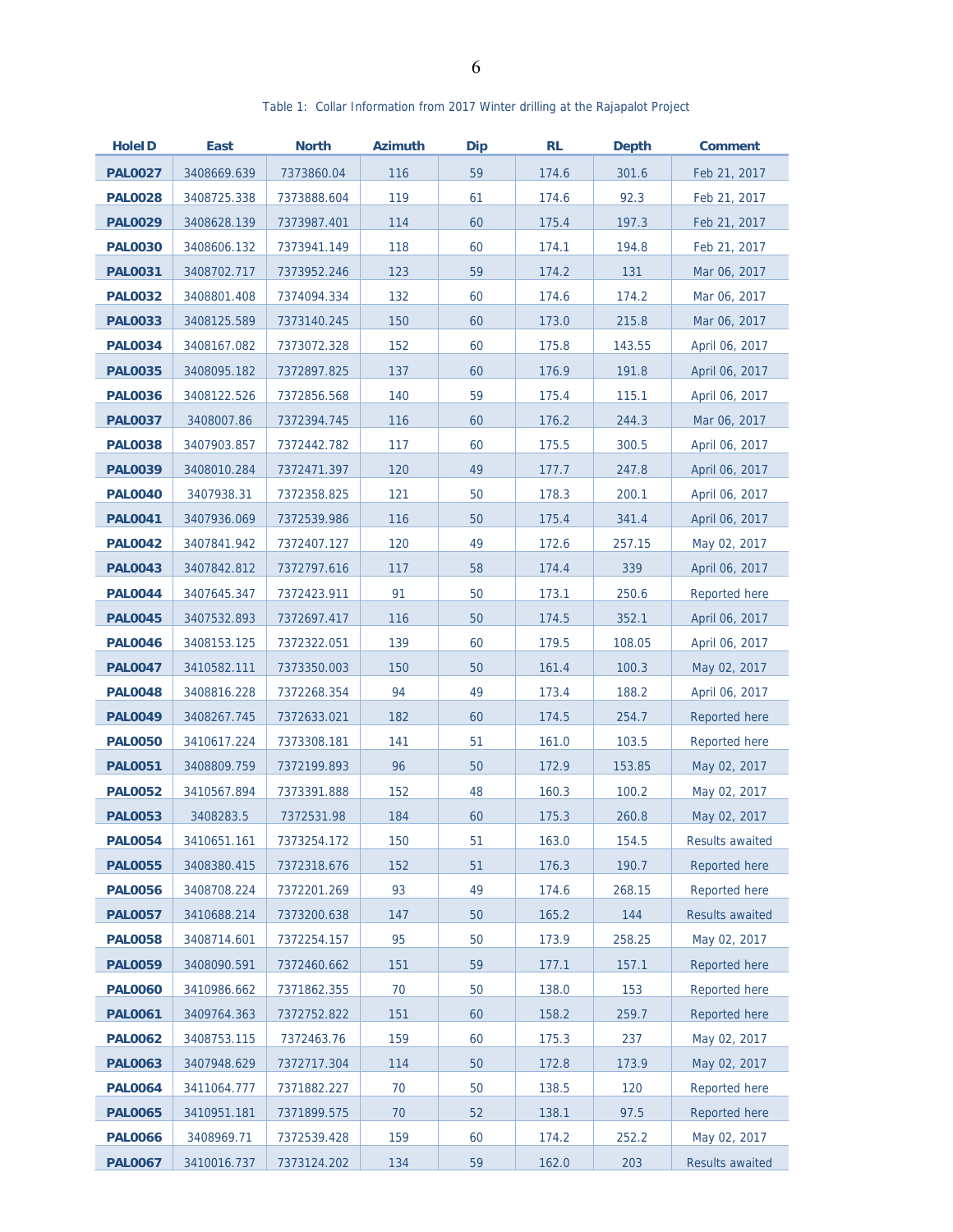| <b>PAL0068</b> | 3409009.579 | 7372419.13  | 163 | 60 | 171.9 | 255.7  | Reported here          |
|----------------|-------------|-------------|-----|----|-------|--------|------------------------|
| <b>PAL0069</b> | 3408449.917 | 7373348.288 | 112 | 58 | 172.1 | 85.7   | Reported here          |
| <b>PAL0070</b> | 3410244.84  | 7372112.476 | 145 | 50 | 144.2 | 103.5  | Reported here          |
| <b>PAL0071</b> | 3408572.505 | 7372275.837 | 154 | 50 | 175.8 | 152.8  | Reported here          |
| <b>PAL0072</b> | 3410287.798 | 7372052.214 | 144 | 49 | 144.0 | 121.5  | Results awaited        |
| <b>PAL0073</b> | 3408967.543 | 7374399.706 | 173 | 49 | 176.0 | 445.85 | <b>Results awaited</b> |
| <b>PAL0074</b> | 3408406.92  | 7373278.536 | 113 | 60 | 172.0 | 142.1  | Reported here          |
| <b>PAL0075</b> | 3408930.193 | 7372244.533 | 289 | 49 | 172.7 | 178.15 | May 02, 2017           |
| <b>PAL0076</b> | 3409032.235 | 7372290.43  | 182 | 50 | 169.8 | 254.4  | Reported here          |
| <b>PAL0077</b> | 3408311.336 | 7373327.801 | 116 | 60 | 171.7 | 25.3   | Hole abandoned         |
| <b>PAL0078</b> | 3408309.414 | 7373328.771 | 116 | 60 | 171.9 | 237.05 | Reported here          |
| <b>PAL0079</b> | 3409673.294 | 7373283.055 | 301 | 50 | 172.7 | 206    | <b>Results awaited</b> |
| <b>PAL0080</b> | 3409415.534 | 7374395.871 | 160 | 48 | 178.3 | 161.5  | Reported here          |
| <b>PAL0081</b> | 3409462.937 | 7374240.817 | 162 | 51 | 176.4 | 167.15 | Reported here          |
| <b>PAL0082</b> | 3408298.575 | 7373424.906 | 112 | 60 | 173.9 | 292.4  | Reported here          |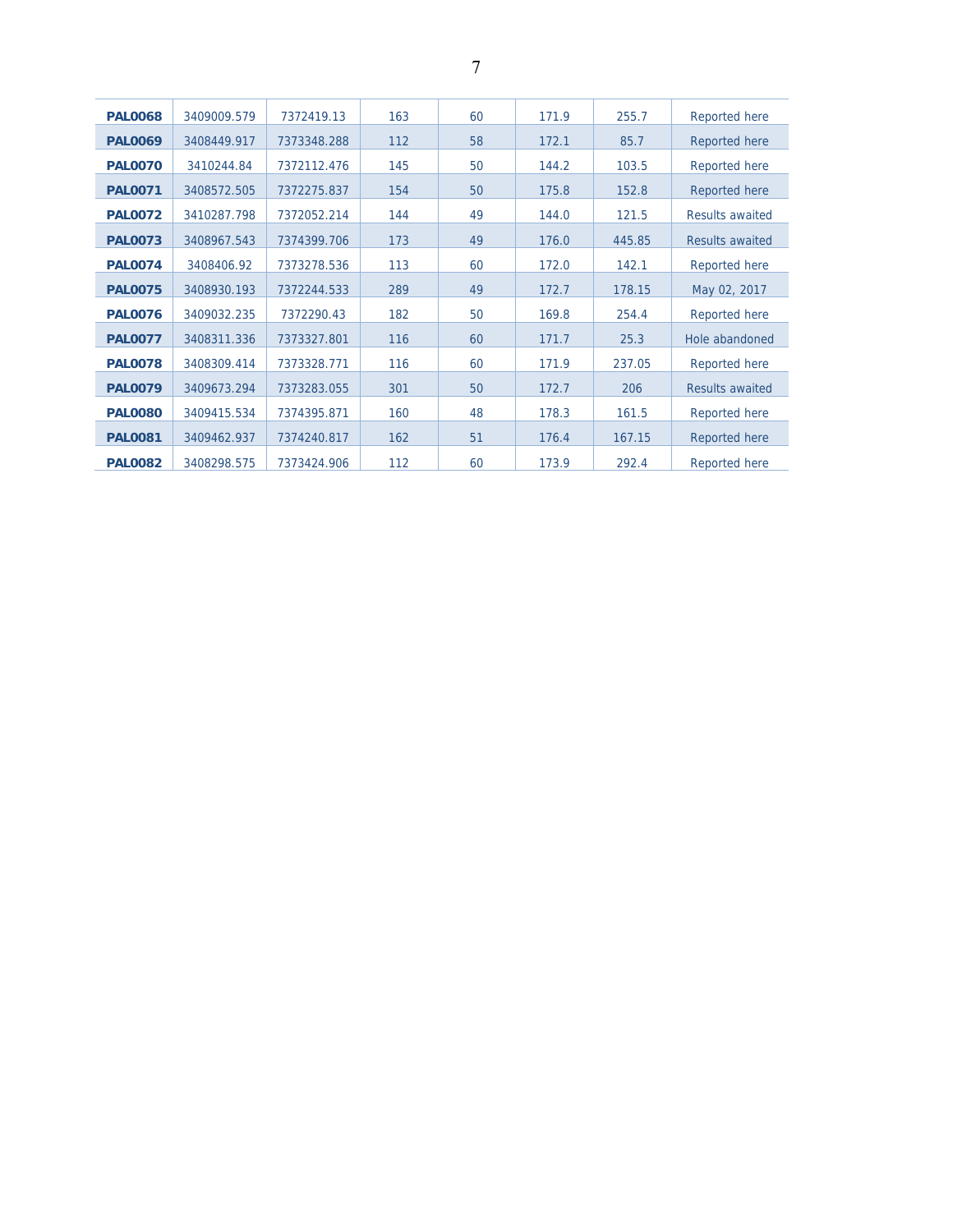| <b>Hole ID</b>              | Depth From (m) | Depth To (m) | Width (m) | Au g/t                 | <b>Date Reported</b>          |
|-----------------------------|----------------|--------------|-----------|------------------------|-------------------------------|
| <b>PAL0027</b>              | 27.46          | 31.01        | 3.6       | 2.5                    | Feb 21, 2017                  |
| <b>PAL0027</b>              | 34.41          | 41.21        | 6.8       | 14.7                   | Feb 21, 2017                  |
| <b>PAL0027</b>              | 44.20          | 47.20        | 3.0       | 3.2                    | Feb 21, 2017                  |
| <b>PAL0028</b>              | 21.70          | 22.70        | 1.0       | 0.8                    | Feb 21, 2017                  |
| <b>PAL0028</b>              | 37.60          | 39.25        | 1.7       | 3.9                    | Feb 21, 2017                  |
| <b>PAL0029</b>              | 95.65          | 96.65        | 1.0       | 0.7                    | Feb 21, 2017                  |
| <b>PAL0030</b>              | 110.20         | 120.20       | 10.0      | 11.6                   | Feb 21, 2017                  |
| <b>PAL0030</b>              | 135.70         | 138.60       | 2.9       | 1.0                    | Feb 21, 2017                  |
| <b>PAL0030</b>              | 143.85         | 146.85       | 3.0       | 5.3                    | Feb 21, 2017                  |
| <b>PAL0031</b>              | 85.4           | 86.4         | 1.0       | 1.5                    | Mar 06, 2017                  |
| <b>PAL0032</b>              |                |              |           | No significant results | Mar 06, 2017                  |
| <b>PAL0033</b>              | 152.5          | 154.7        | 2.2       | 7.7                    | Mar 06, 2017                  |
| <b>PAL0034</b>              |                |              |           | No significant results | April 06, 2017                |
| <b>PAL0035</b>              |                |              |           | No significant results | April 06, 2017                |
| <b>PAL0036</b>              |                |              |           | No significant results | April 06, 2017                |
| <b>PAL0037</b>              | 33.0           | 35.0         | 2.0       | 3.6                    | Mar 06, 2017                  |
| <b>PAL0038</b>              |                |              |           | No significant results | April 06, 2017                |
| <b>PAL0039</b>              | 112.8          | 113.1        | 0.4       | 2.9                    | April 06, 2017                |
| <b>PAL0040</b>              | 37.3           | 42.3         | 5.0       | 1.2                    | April 06, 2017                |
| <b>PAL0041</b>              | 179.0          | 180.0        | 1.0       | 1.3                    | April 06, 2017                |
| <b>PAL0041</b>              | 242.6          | 243.6        | 1.0       | 1.2                    | April 06, 2017                |
| <b>PAL0042</b>              |                |              |           | No significant results | May 02, 2017                  |
| <b>PAL0043</b> *            | 10.6           | 22.6         | 12.0      | 1.2                    | April 06, 2017                |
| <b>PAL0044</b>              |                |              |           | No significant results | Reported here                 |
| <b>PAL0045</b>              |                |              |           | No significant results | April 06, 2017                |
| <b>PAL0046</b>              |                |              |           | No significant results | April 06, 2017                |
| <b>PAL0047</b>              |                |              |           | No significant results | May 02, 2017                  |
| <b>PAL0048<sup>+</sup></b>  | 53.0           | 59.0         | 6.0       | 2.0                    | April 06, 2017                |
| <b>PAL0048</b> <sup>+</sup> | 82.0           | 95.7         | 13.7      | 2.0                    | April 06, 2017                |
| <b>PAL0048</b>              | 53.0           | 95.7         | 42.7      | 1.0                    | April 06, 2017 (No lower cut) |
| <b>PAL0049</b>              |                |              |           | No significant results | Reported here                 |
| <b>PAL0050</b>              | 24.7           | 25.7         | 1.0       | 323g/t silver          | Reported here                 |
| <b>PAL0051</b>              | 99.0           | 100.0        | 1.0       | 1.4                    | May 02, 2017                  |
| <b>PAL0052</b>              |                |              |           | No significant results | May 02, 2017                  |
| <b>PAL0053</b>              | 65.7           | 66.7         | 1.0       | 0.5                    | May 02, 2017                  |
| <b>PAL0053</b>              | 68.7           | 69.7         | 1.0       | 1.1                    | May 02, 2017                  |
| <b>PAL0055</b>              |                |              |           | No significant results | Reported here                 |
| <b>PAL0056</b>              |                |              |           | No significant results | Reported here                 |
| <b>PAL0059</b>              |                |              |           | No significant results | Reported here                 |
| <b>PAL0060</b>              |                |              |           | No significant results | Reported here                 |
| <b>PAL0061</b>              |                |              |           | No significant results | Reported here                 |

Table 2: Intersections from the 2017 Winter Drill Program reported. 0.5g/t Au over 1m lower cut (unless stated), no upper cut-off